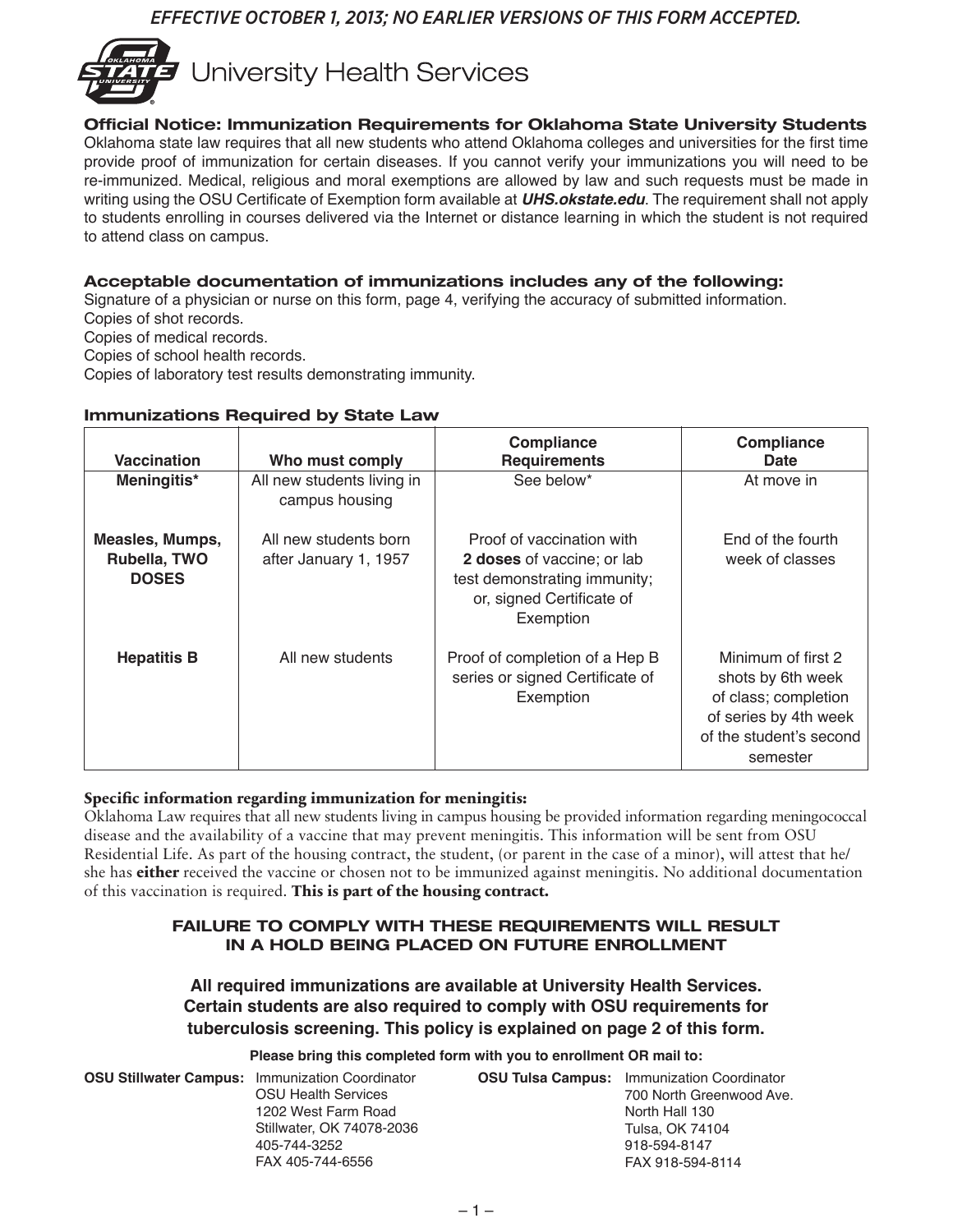# **Tuberculosis Screening**

**Who must comply?**

- • **Students currently holding a visa from the U.S. Immigration Service**
- • **A U.S. student who has resided outside the U.S. for >8 weeks continuously**
- • **Students with a health/medical condition that suppresses the immune system**
- • **Students with known exposure to someone with active Tuberculosis disease**

*If any of these apply to you, you will need to comply with the Tuberculosis screening requirement. For other students, this is a recommendation.*

If the results of the screen indicate a risk for Tuberculosis, you will need to be tested. This test will only be accepted if done at University Health Services. The student is responsible for the cost of the Tuberculosis blood test.

# **Tuberculosis Testing Procedure**

Students who are required to be screened for Tuberculosis should report to University Health Services, 1202 Farm Road, Stillwater OK, 74078. **If you have been treated for Tuberculosis disease in the past, provide a medical record indicating successful treatment for Tuberculosis or TB.**

Please note: Having received the BCG vaccination does NOT exempt you from the screening requirement. A chest x-ray does not satisfy the testing requirement.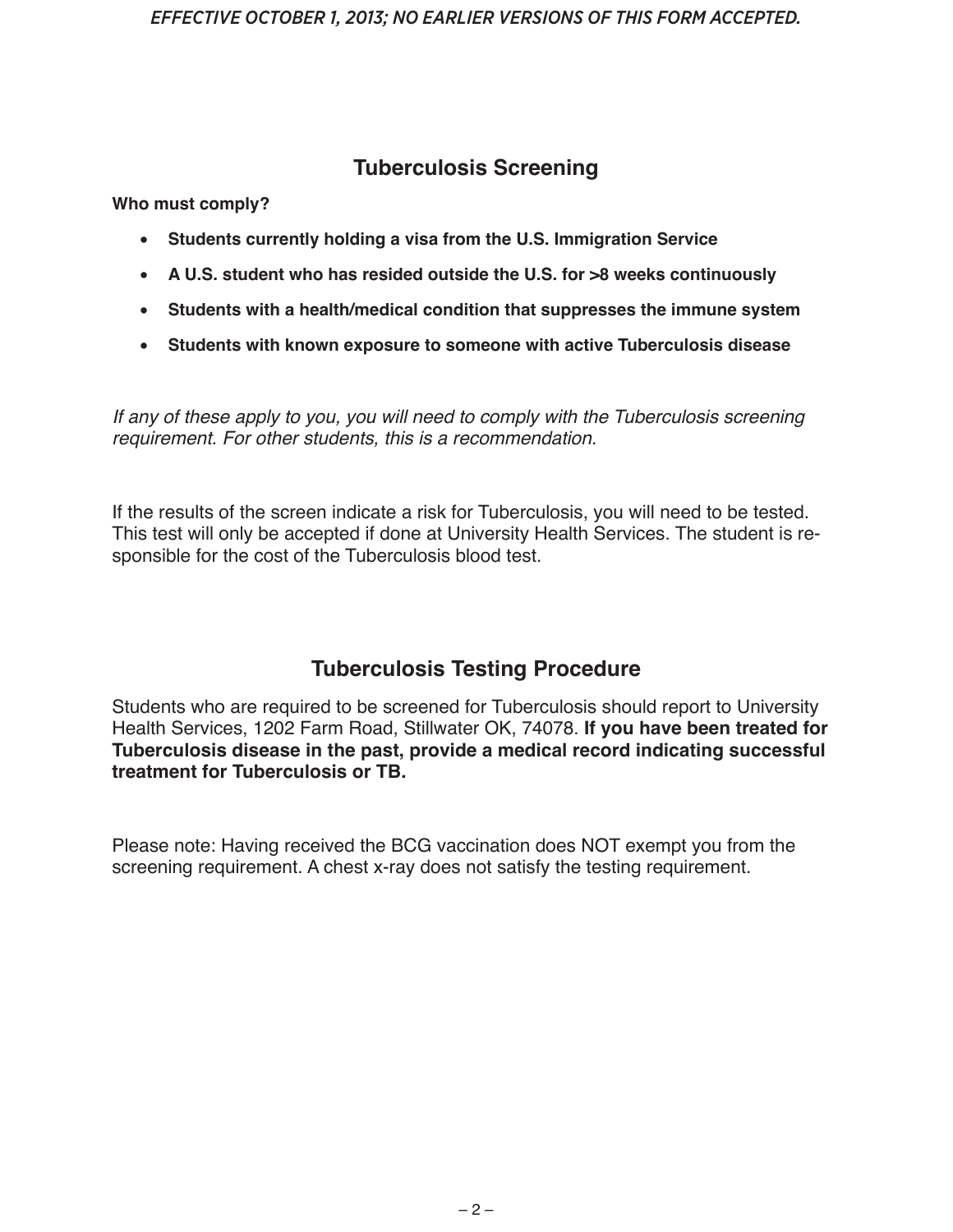*EFFECTIVE OCTOBER 1, 2013; NO EARLIER VERSIONS OF THIS FORM ACCEPTED.*



**University Health Services** 

## All new students must complete both sides of this form

|                                                                                                                                                                                                                                                                                                                                                                   | <b>Medical History</b>                                                                                                                                                                                                                    |                                                                                                                                                                                                                             |                                                                                                                                                                                       |
|-------------------------------------------------------------------------------------------------------------------------------------------------------------------------------------------------------------------------------------------------------------------------------------------------------------------------------------------------------------------|-------------------------------------------------------------------------------------------------------------------------------------------------------------------------------------------------------------------------------------------|-----------------------------------------------------------------------------------------------------------------------------------------------------------------------------------------------------------------------------|---------------------------------------------------------------------------------------------------------------------------------------------------------------------------------------|
| Please check one:<br>OSU Health Services Stillwater ___<br>1202 West Farm Road<br>Stillwater, OK 74078-2036<br>405-744-7665                                                                                                                                                                                                                                       | OSU Tulsa<br>700 North Greenwood Ave.<br>North Hall 130<br>Tulsa, OK 74106<br>918-594-8147                                                                                                                                                | Please indicate<br>the first semester<br>you attended                                                                                                                                                                       | $\_\_$ Fall<br>___ Spring<br>Summer                                                                                                                                                   |
|                                                                                                                                                                                                                                                                                                                                                                   |                                                                                                                                                                                                                                           |                                                                                                                                                                                                                             | <b>Male</b> Female 1994                                                                                                                                                               |
| (Last)                                                                                                                                                                                                                                                                                                                                                            | (First)                                                                                                                                                                                                                                   | (Middle)                                                                                                                                                                                                                    |                                                                                                                                                                                       |
|                                                                                                                                                                                                                                                                                                                                                                   |                                                                                                                                                                                                                                           |                                                                                                                                                                                                                             |                                                                                                                                                                                       |
|                                                                                                                                                                                                                                                                                                                                                                   |                                                                                                                                                                                                                                           |                                                                                                                                                                                                                             |                                                                                                                                                                                       |
| EMERGENCY CONTACT INFORMATION                                                                                                                                                                                                                                                                                                                                     |                                                                                                                                                                                                                                           |                                                                                                                                                                                                                             |                                                                                                                                                                                       |
|                                                                                                                                                                                                                                                                                                                                                                   |                                                                                                                                                                                                                                           |                                                                                                                                                                                                                             | Work $($ )                                                                                                                                                                            |
| MEDICAL HISTORY-Have you ever had any of the following: (check if applicable)                                                                                                                                                                                                                                                                                     |                                                                                                                                                                                                                                           |                                                                                                                                                                                                                             |                                                                                                                                                                                       |
| __ Alcohol Abuse<br>__ Back Problems<br>___ Convulsions/Seizures<br>__ Drug Abuse<br>- Headache Chronic/Migraine<br>__ High Blood Pressure<br>__ Intestinal/Stomach Disorders<br>__ Menstrual Problems/Pain<br>__ Psychological Counseling<br>___ Loss of Consciousness/Fainting ___ Sleep Disorder<br>___ Positive TB Skin Tests<br>___ Chronic Sinus Infections | __ Anemia<br>__ Chronic Cough<br>__ Depression<br>__ Eating Disorder<br>__ Heart Disease<br>__ High Cholesterol<br>__ Malaria<br>__ Orthopedic Problems __ Pneumonia<br>___ Sickle Cell Disease<br>___ Thyroid Disease<br>___ Chicken Pox | ___ Arthritis<br>___ Cancer<br>__ Diabetes<br>___ Chronic Hayfever<br>__ Head Injury<br>__ Heart Murmur<br>__ Kidney Disease<br>__ Rheumatic Fever<br>__ Stroke<br>___ Spleen Removed<br>Chronic Bladder/Urinary Infections | __ Asthma<br>___ Colitis<br>__ Disability<br>__ Hepatitis<br>$\frac{1}{2}$ Hernia<br>__ Hemophilia<br>__ Mono<br>$\equiv$ Polio<br>__ Mumps<br>$\overline{\phantom{a}}$ TB<br>Measles |
| History of Surgery: Yes No                                                                                                                                                                                                                                                                                                                                        | Ongoing Medical Problems: Yes No (If Yes, List Below)                                                                                                                                                                                     |                                                                                                                                                                                                                             |                                                                                                                                                                                       |
|                                                                                                                                                                                                                                                                                                                                                                   |                                                                                                                                                                                                                                           | List current medications:                                                                                                                                                                                                   |                                                                                                                                                                                       |
| Medication Allergies: Yes No                                                                                                                                                                                                                                                                                                                                      |                                                                                                                                                                                                                                           |                                                                                                                                                                                                                             |                                                                                                                                                                                       |
|                                                                                                                                                                                                                                                                                                                                                                   |                                                                                                                                                                                                                                           |                                                                                                                                                                                                                             |                                                                                                                                                                                       |
| Tobacco Use: Yes No                                                                                                                                                                                                                                                                                                                                               |                                                                                                                                                                                                                                           |                                                                                                                                                                                                                             |                                                                                                                                                                                       |
|                                                                                                                                                                                                                                                                                                                                                                   | ALL INFORMATION PROVIDED IS CONFIDENTIAL                                                                                                                                                                                                  |                                                                                                                                                                                                                             |                                                                                                                                                                                       |

Please complete other side